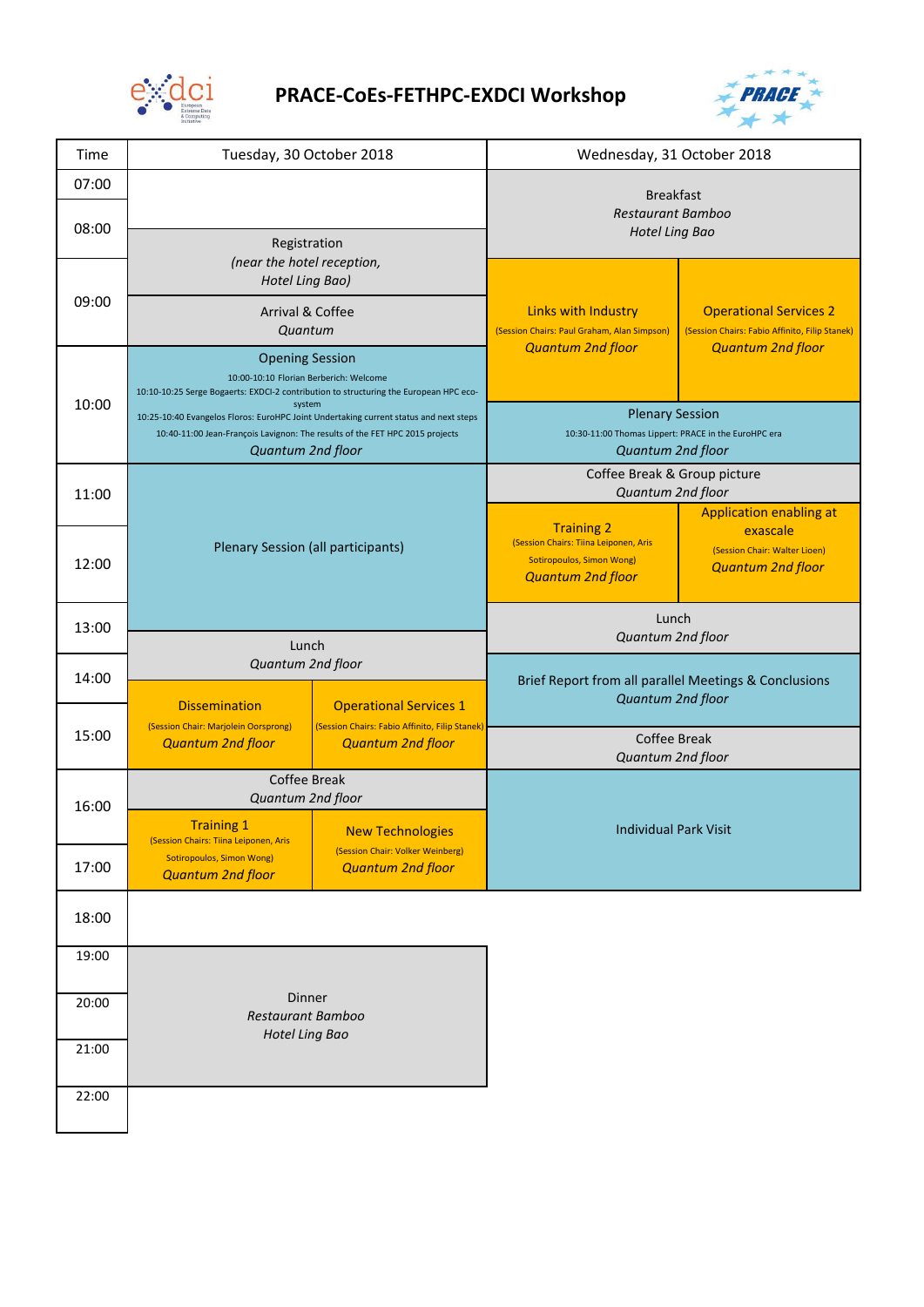## **Parallel Sessions Tuesday, 30 October 2018**

| <b>Dissemination</b>                 |                     |                              | <b>Operational Services 1</b>                  |                      |                               |  |
|--------------------------------------|---------------------|------------------------------|------------------------------------------------|----------------------|-------------------------------|--|
| (Session Chair: Marjolein Oorsprong) |                     |                              | (Session Chairs: Fabio Affinito, Filip Stanek) |                      |                               |  |
| <b>Quantum 2nd floor</b>             |                     |                              | <b>Quantum 2nd floor</b>                       |                      |                               |  |
| <b>Time</b>                          | <b>Topic</b>        | <b>Presenter</b>             | <b>Time</b>                                    | <b>Topic</b>         | <b>Presenter</b>              |  |
| 14:30                                | Introduction        | <b>Marjolein Oorsprong</b>   | 14:30                                          | <b>PRACE</b>         | Fabio Affinito - Filip Stanek |  |
|                                      |                     |                              |                                                |                      |                               |  |
| 14:35                                | <b>NOMAD CoE</b>    | Rubén Jesús García-Hernández |                                                |                      |                               |  |
|                                      |                     |                              |                                                |                      |                               |  |
| 14:40                                | <b>VECMA</b>        | <b>Derek Groen</b>           |                                                |                      |                               |  |
| 14:45                                | POP CoE             | <b>Brian Wylie</b>           | 14:45                                          | <b>DECI</b>          | <b>Chris Johnson</b>          |  |
|                                      |                     |                              |                                                |                      |                               |  |
| 14:50                                | DEEP-EST            | <b>Marlene Bamberg</b>       |                                                |                      |                               |  |
|                                      |                     |                              |                                                |                      |                               |  |
| 14:55                                | CompBioMed          | <b>Emily Lumley</b>          | 14:55                                          | <b>HiDALGO</b>       | <b>Michael Gienger</b>        |  |
| 15:00                                | <b>NLAFET</b>       | Bo Kågström                  |                                                |                      |                               |  |
|                                      |                     |                              |                                                |                      |                               |  |
| 15:05                                | <b>ICEOTOPE</b>     | Peter Hopton                 | 15:05                                          | CompBioMed           | <b>Gavin Pringle</b>          |  |
|                                      |                     |                              |                                                |                      |                               |  |
| 15:10                                | ExaNoDe             | <b>Denis Dutoit</b>          |                                                |                      |                               |  |
|                                      |                     |                              |                                                |                      |                               |  |
| 15:15                                | FocusCoE            | Lena Bühler                  | 15:15                                          | MaX                  | Daniel Wortmann               |  |
| 15:20                                | PRACE-5IP & EXDCI-2 | <b>Marjolein Oorsprong</b>   |                                                |                      |                               |  |
|                                      |                     |                              |                                                |                      |                               |  |
|                                      | 15:25               |                              | 15:25                                          | <b>ESiWACE</b>       | <b>Kim Serradell</b>          |  |
|                                      |                     |                              |                                                |                      |                               |  |
|                                      |                     |                              |                                                |                      |                               |  |
| Discussion & exchange                |                     |                              | 15:35                                          | <b>ECOSCALE</b>      | Yannis Papaefstathiou         |  |
|                                      |                     |                              |                                                |                      |                               |  |
|                                      |                     | 15:45                        | <b>Conclusions</b>                             | <b>Fabio Afinito</b> |                               |  |
|                                      |                     |                              |                                                |                      |                               |  |
| 15:55                                | <b>Conclusions</b>  | <b>Marjolein Oorsprong</b>   |                                                |                      |                               |  |

| <b>Training 1</b> |                                                                                                    |                                                  | <b>New Technologies</b>          |                                                                                |                          |
|-------------------|----------------------------------------------------------------------------------------------------|--------------------------------------------------|----------------------------------|--------------------------------------------------------------------------------|--------------------------|
|                   | (Session Chairs: Tiina Leiponen, Aris Sotiropoulos, Simon Wong)                                    |                                                  | (Session Chair: Volker Weinberg) |                                                                                |                          |
| <b>Time</b>       | <b>Topic</b>                                                                                       | <b>Presenter</b>                                 | <b>Time</b>                      | <b>Title</b>                                                                   | <b>Presenter</b>         |
| 16:30             | <b>Welcome - PRACE</b>                                                                             | Tiina Leiponen, Simon Wong, Aris<br>Sotiropoulos | 16:30                            | The Research & Innovation pillar<br>of the EuroHPC strategy                    | <b>Evangelos Floros</b>  |
| 16:40             |                                                                                                    |                                                  | 16:40                            | New technologies in PRACE                                                      | <b>Volker Weinberg</b>   |
|                   |                                                                                                    |                                                  | 16:45                            | <b>Extended Best Practice Guide for</b><br><b>Prototypes or Demonstrators</b>  | <b>Hayk Shoukourian</b>  |
|                   | Round table introductions<br>and short presentations of participants                               |                                                  |                                  | Market watch: assessment of<br>technology trends and<br>innovations            | Mirko Cestari            |
|                   |                                                                                                    |                                                  |                                  | New technologies in the DEEP-<br><b>EST project</b>                            | <b>Norbert Eicker</b>    |
|                   |                                                                                                    |                                                  |                                  | New technologies - an industrial<br>view                                       | <b>Etienne Walter</b>    |
|                   |                                                                                                    |                                                  |                                  | <b>Consolidating the European</b><br><b>Exascale Effort</b>                    | <b>Marcin Ostasz</b>     |
|                   |                                                                                                    |                                                  |                                  | <b>ExaNoDe integration</b><br>technologies for heterogeneous<br>compute in HPC | <b>Denis Dutoit</b>      |
|                   |                                                                                                    |                                                  | 17:20                            | <b>HLRS and the Excellerat project</b><br>(a CoEx)                             | <b>Andreas Ruopp</b>     |
|                   |                                                                                                    |                                                  | 17:25                            | <b>SURF Open Innovation Lab</b>                                                | <b>Peter Michielse</b>   |
| 17:30             | General discussion: Training needs, collaboration workshops and other tools,<br>training marketing |                                                  | 17:30                            | System Software for HPC from<br>the ExaNeSt and collaborating<br>projects      | <b>Nick Kallimanis</b>   |
|                   |                                                                                                    |                                                  | 17:35                            | FPGAs in HPC systems, a reality                                                | Yannis Papaefstathiou?   |
|                   |                                                                                                    |                                                  | 17:40                            | Into the Deep                                                                  | <b>Herbert Cornelius</b> |
|                   |                                                                                                    |                                                  | 17:45                            | High density, modular, liquid<br>cooled, hardware technologies<br>from EuroEXA | <b>Peter Hopton</b>      |
|                   |                                                                                                    |                                                  |                                  |                                                                                |                          |
|                   |                                                                                                    |                                                  | 17:50                            |                                                                                | <b>Discussions</b>       |
| 17:55             |                                                                                                    | <b>Conclusions</b>                               | 17:55                            |                                                                                |                          |